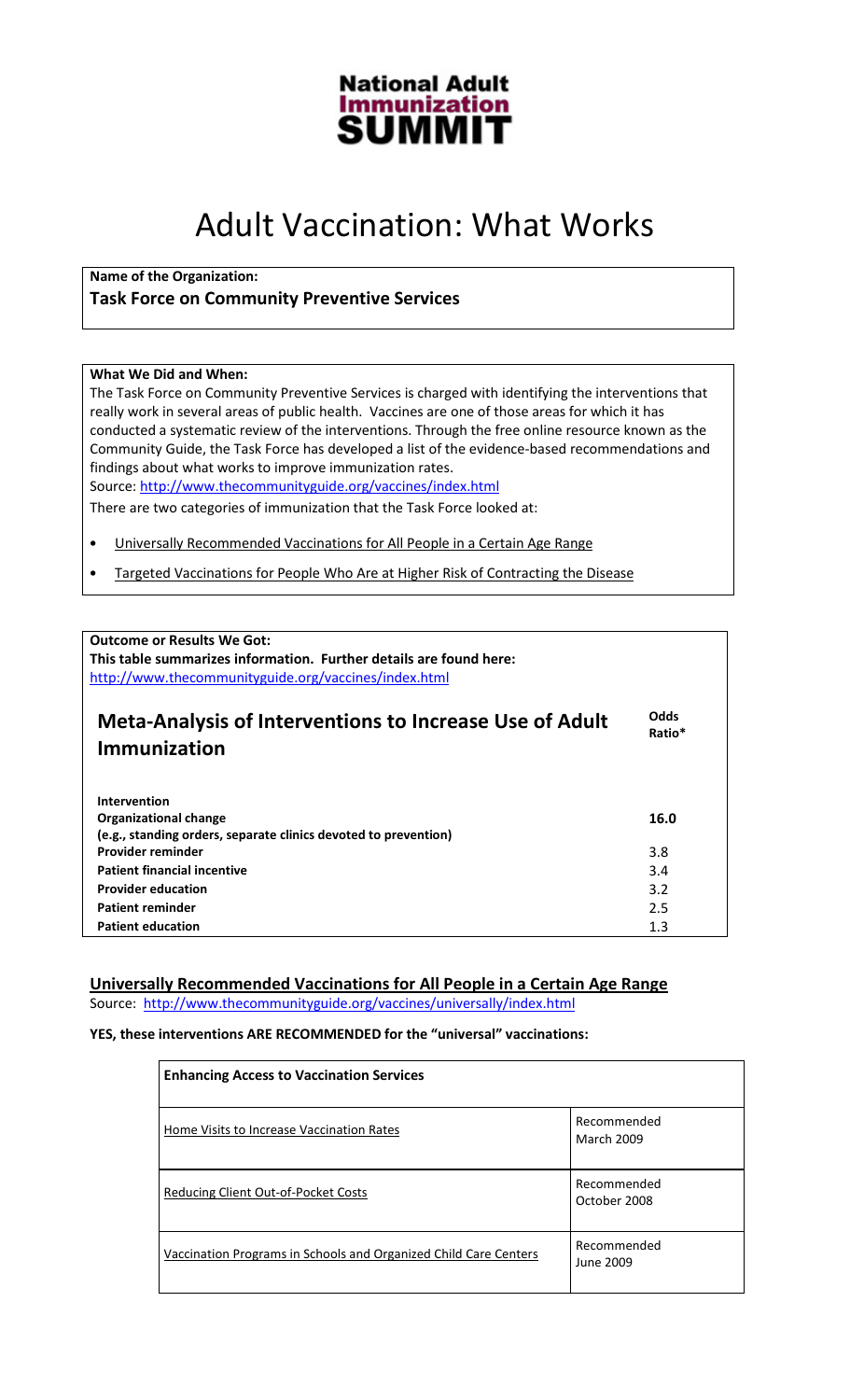| <b>Vaccination Programs in WIC Settings</b>                        | Recommended<br><b>March 2009</b> |  |
|--------------------------------------------------------------------|----------------------------------|--|
| <b>Increasing Community Demand for Vaccinations</b>                |                                  |  |
| Client or Family Incentive Rewards                                 | Recommended<br>April 2011        |  |
| <b>Client Reminder and Recall Systems</b>                          | Recommended<br>February 2008     |  |
| Vaccination Requirements: Child Care, School, & College Attendance | Recommended<br>June 2009         |  |
| <b>Provider- or System-Based Interventions</b>                     |                                  |  |
| Health Care System-based Interventions Implemented in Combination  | Recommended<br>December 2010     |  |
| <b>Immunization Information Systems</b>                            | Recommended<br><b>July 2010</b>  |  |
| <b>Provider Assessment and Feedback</b>                            | Recommended<br>February 2008     |  |
| <b>Provider Reminders</b>                                          | Recommended<br><b>June 2008</b>  |  |
| <b>Standing Orders when Used Alone</b>                             | Recommended<br><b>June 2008</b>  |  |
| Community-Based Interventions Implemented in Combination           | Recommended<br>June 2010         |  |

These interventions ARE NOT RECOMMENDED for the "universal" vaccinations because there is not sufficient enough evidence to make the recommendation:

| <b>Increasing Community Demand for Vaccinations</b> |                                            |  |
|-----------------------------------------------------|--------------------------------------------|--|
| <b>Client-held Paper Immunization Records</b>       | Insufficient Evidence<br><b>March 2010</b> |  |
| Clinic-based Education when Used Alone              | Insufficient Evidence<br>February 2011     |  |
| Community-wide Education when Used Alone            | Insufficient Evidence<br><b>March 2010</b> |  |
| <b>Monetary Sanction Policies</b>                   | Insufficient Evidence<br><b>April 2011</b> |  |
| <b>Provider- or System-Based Interventions</b>      |                                            |  |
| Provider Education when Used Alone                  | Insufficient Evidence<br><b>March 2010</b> |  |